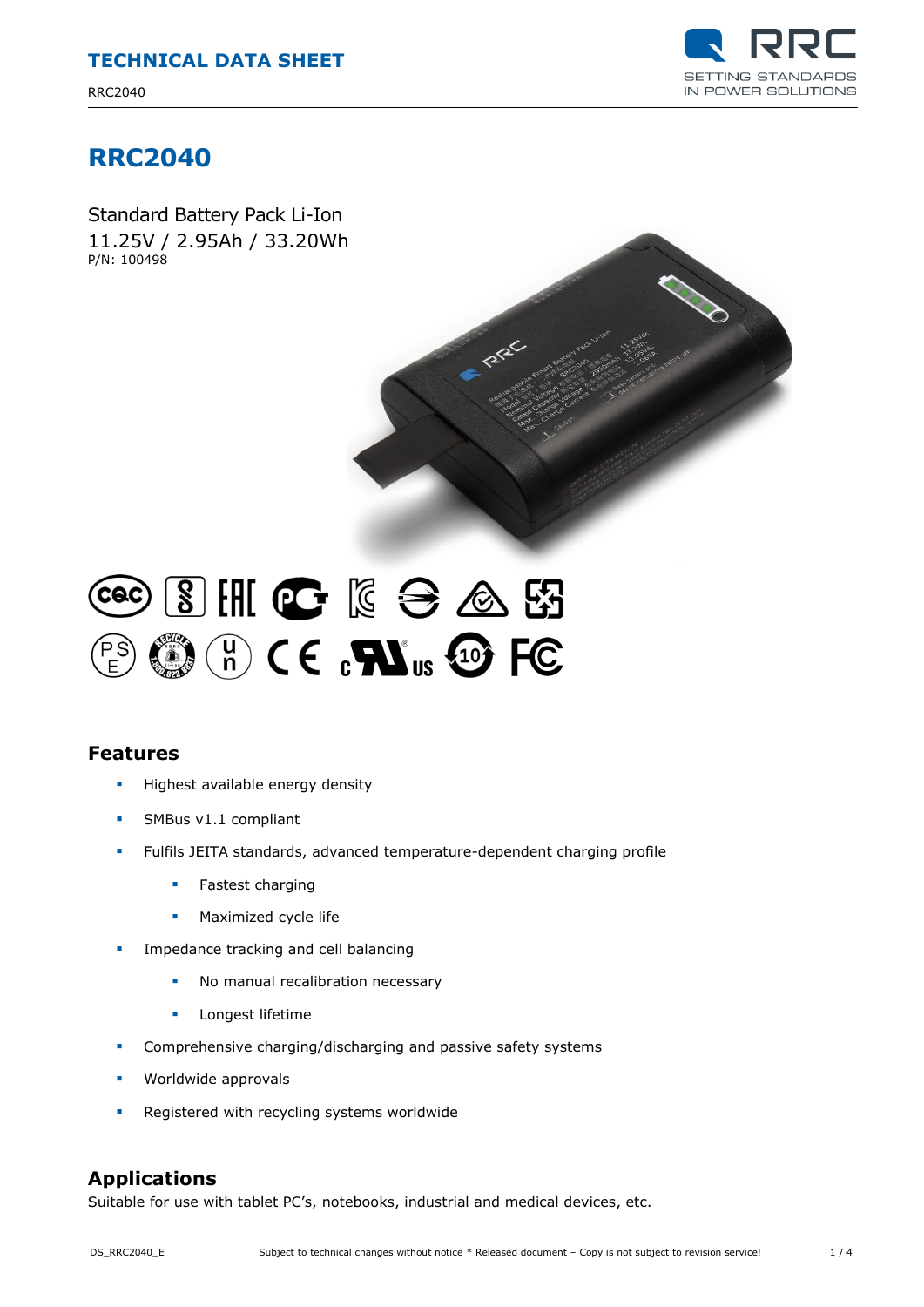RRC2040

### **Specification**



| General                          |                                                                                                                      |
|----------------------------------|----------------------------------------------------------------------------------------------------------------------|
| Delivery status battery capacity | 30%                                                                                                                  |
| Operating temperature            | 0°C to 45°C (charge)<br>-20°C to 60°C (discharge)                                                                    |
| Storage temperature              | $-20$ °C to 60°C max.<br>-20°C to 20°C recommended                                                                   |
| Compliance information           | IEC 62133 / CE / UL2054 / FCC / PSE / KC / BSMI /<br>Gost / EAC / CQC / RCM / BIS / UN 38.3 / RoHS /<br><b>REACH</b> |

| <b>Electrical Parameters</b>                           |                                                 |
|--------------------------------------------------------|-------------------------------------------------|
| Nominal voltage                                        | 11.25V                                          |
| Nominal capacity                                       | 2.95Ah                                          |
| Initial impedance                                      | $<$ 200mΩ @ 1kHz at 20°C                        |
| Max. charge current                                    | 2.065A                                          |
| Max. charge voltage                                    | 13.05V                                          |
| Cont. discharge                                        | 3.00A                                           |
| Peak discharge                                         | 10.00A                                          |
| Life expectancy @ 25°C<br>1.50A Charge/1.50A Discharge | >300 cycles with $\geq$ 75% of initial capacity |

| <b>Battery Dimensions</b> |                          |
|---------------------------|--------------------------|
| Length                    | 84.90mm +0.25/-0.25      |
| Width                     | $58.80$ mm $+0.25/-0.25$ |
| <b>Thickness</b>          | $21.90$ mm +0.50/-0.25   |
| Weight                    | 170q                     |
| Contacts                  | +, C, D, T, -            |

| <b>Safety Parameters PCM</b>           |       |  |
|----------------------------------------|-------|--|
| Overcharge detection voltage / cell    | 4.42V |  |
| Overcharge release voltage / cell      | 4.20V |  |
| Overdischarge detection voltage / cell | 2.60V |  |
| Overdischarge release voltage / cell   | 3.00V |  |
| Overcharge detection current           | 2.30A |  |
| Overdischarge detection current        | 3.50A |  |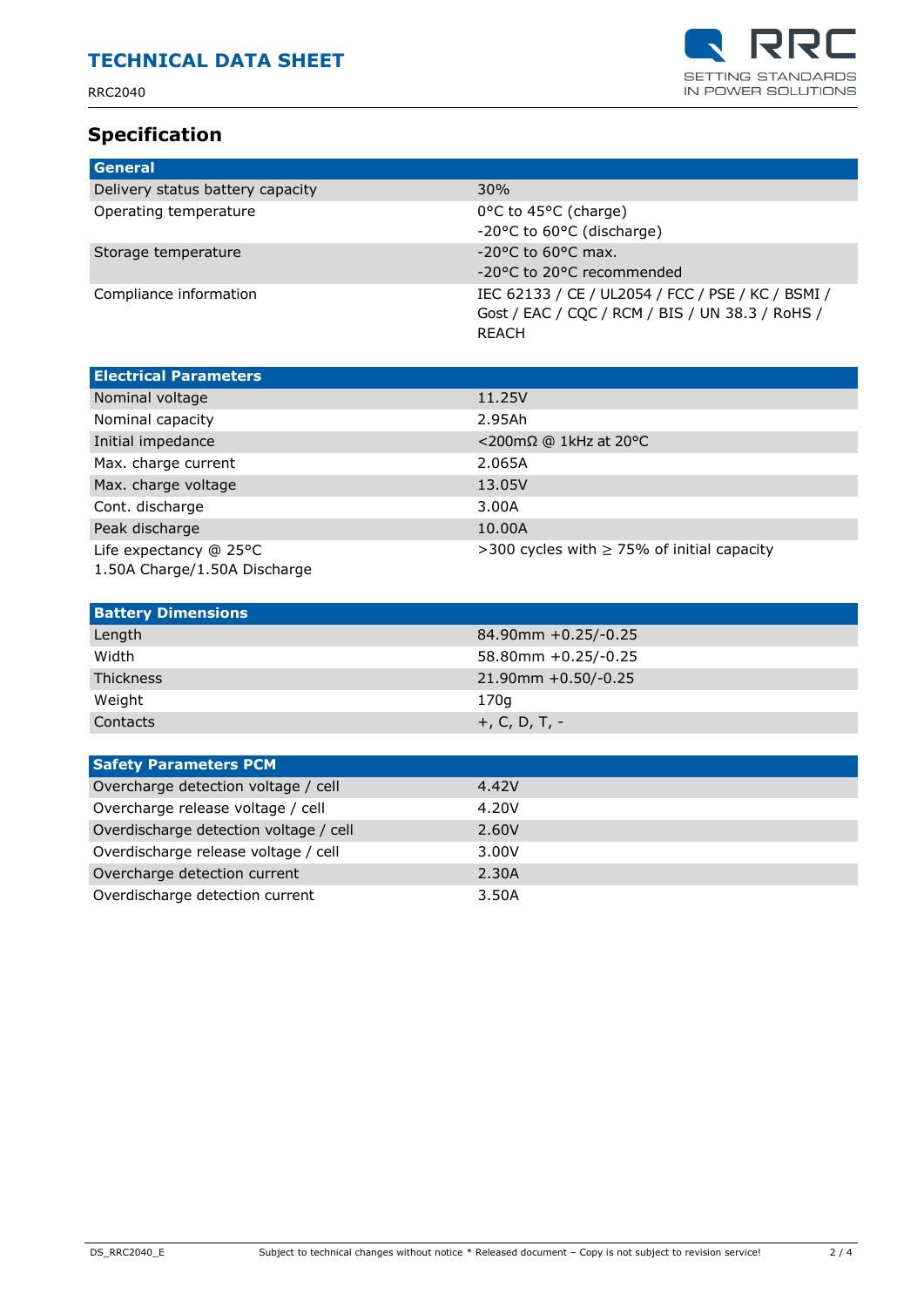

#### **Recommended Accessories**

| <b>Type</b>                        | <b>Product</b>                             | P/N                                  | <b>Application</b>                                                                                                                                                                                                                                       |
|------------------------------------|--------------------------------------------|--------------------------------------|----------------------------------------------------------------------------------------------------------------------------------------------------------------------------------------------------------------------------------------------------------|
| <b>Standard Battery</b><br>Charger | RRC-SMB-UBC                                | 100485                               | 65.00W standard battery charger<br>for optimized charging process with<br>external power supply for world-<br>wide use.                                                                                                                                  |
| <b>Standard Battery</b><br>Charger | RRC-SMB-MBC                                | 110017                               | 50.00W standard battery charger<br>for optimized charging process with<br>external power supply for world-<br>wide use.                                                                                                                                  |
| Power<br>Management<br>Module      | RRC-PMM240                                 | 100576                               | Power management module for<br>smart battery charging with auto-<br>matic power source selection.<br>82.00W max. output power to bat-<br>tery and 240.00W max. output<br>power to application. Fits to all<br>20XX standard smart batteries from<br>RRC. |
| Power Supply<br>AC/DC              | <b>PS65</b>                                | 210919                               | External power supply (worldwide<br>use) for embedded battery charger<br>RRC-PMM240 or for mobile devices.<br>Included in RRC-SMB-UBC/MBC.                                                                                                               |
| <b>AC Power Cable</b>              | USA/CAN/JPN<br>EU/KOR<br>UK/SGP<br>AUS/NZL | 210950<br>210951<br>211333<br>211334 | Country specific power cable for<br>PS65.                                                                                                                                                                                                                |
| Car Adapter<br>DC/DC               | RRC-SMB-CAR                                | 110041                               | 90.00W car adapter with USB<br>charging port. Power suppling in<br>cars and trucks for RRC-SMB-UBC,<br>RRC-SMB-MBC, RRC-PMM240 or<br>mobile devices                                                                                                      |
| Design-In Tool                     | <b>SMBus Reader</b>                        | 100122                               | Simple read out of SMBus batteries<br>data. No external power supply re-<br>quired. 5way blade connector and<br>RS232 interface.                                                                                                                         |